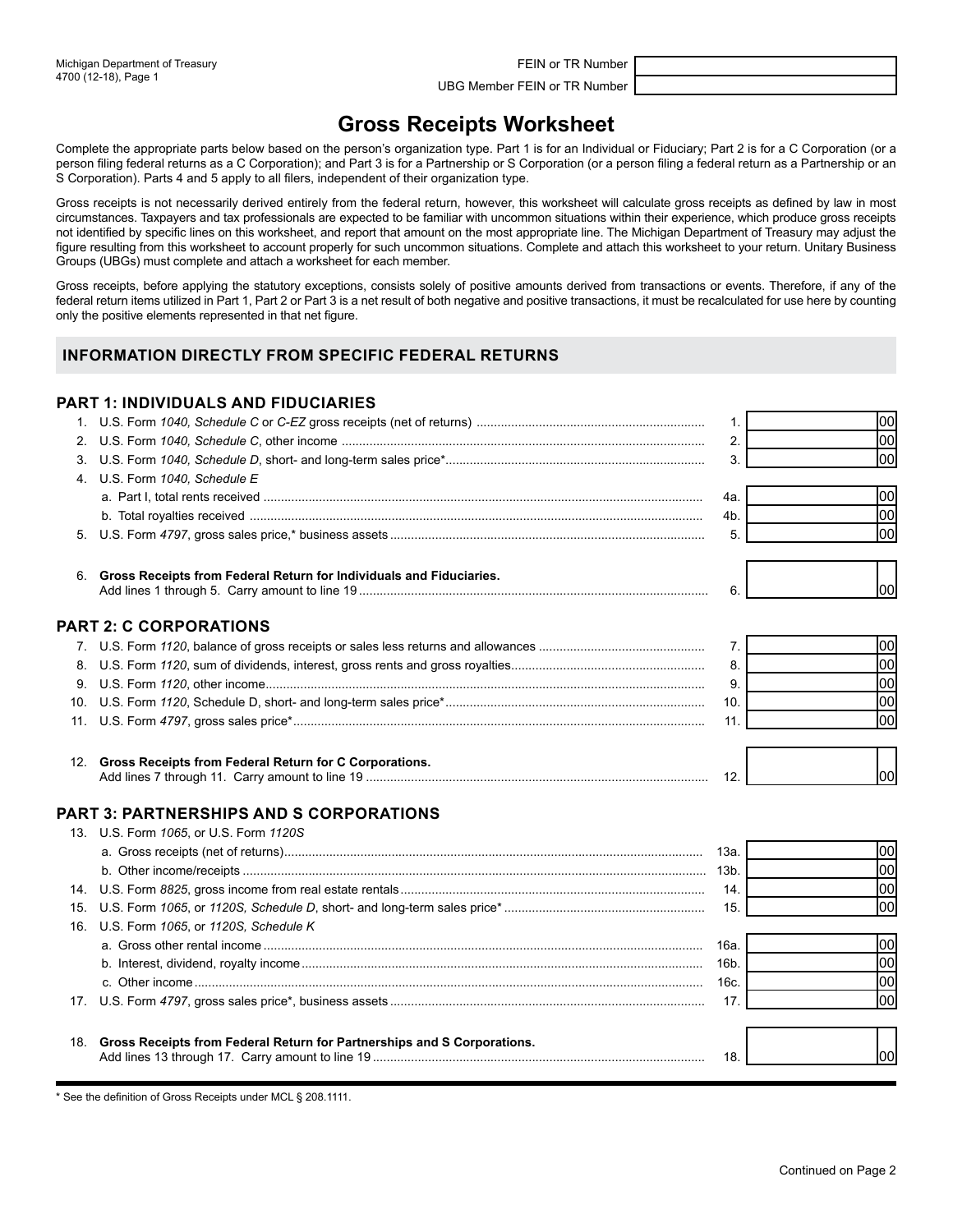4700, Page 2 FEIN or TR Number UBG Member FEIN or TR Number

### **ADJUSTMENTS TO FEDERAL GROSS RECEIPTS**

| <sup>1</sup> . Gross Receipts as recorded on line 6. 12 or 18 |  |
|---------------------------------------------------------------|--|
|                                                               |  |

### **PART 4: ADDITIONS TO GROSS RECEIPTS**

**To the extent EXCLUDED or DEDUCTED in arriving at the number used in line 19, include the following:** 

|     | 20 | 100I |
|-----|----|------|
| 21  | 21 | 100I |
|     | 22 | 1001 |
| 23. | 23 | 100I |
|     | 24 | 100I |
|     | 25 | lool |
|     | 26 | 1001 |
| 27. | 27 | 100I |
|     | 28 | 1001 |
| 29. | 29 | 1001 |
| 30. | 30 | 1001 |
| 31  | 31 | 100I |

### **PART 5: EXCLUSIONS FROM GROSS RECEIPTS**

**To the extent INCLUDED in arriving at line 31, enter the following receipts:** 

- 32. Proceeds from sales by a principal collected by the taxpayer in an agency capacity and delivered to the principal.... 32.
- 33. Amounts received on behalf of a principal that are received and expended by the taxpayer in an agency capacity for the following:
	- a. Performance of service by third party for the benefit of the principal for service required by law to be performed by a licensed person.................................................................................................................................................................... 33a.
	- b. Performance of service by a third party for the benefit of the principal that the taxpayer has not undertaken a contractual duty to perform...
	- c. Payment of principal and interest under a mortgage loan or land contract, lease or rental payments, or taxes, utilities, or insurance premiums relating to real or personal property owned or leased by the principal...................
	- d. Capital asset that is or will become eligible for depreciation, amortization, or accelerated cost recovery by the principal for federal income tax purposes, or real property owned or leased by the principal.................................... 33d.
	- e. Property not described above that is purchased by taxpayer on behalf of the principal, where taxpayer does not take title to or use in the course of performing its contractual business activities ....................................... 33e.
	- f. Fees, taxes, assessments, levies, fines, penalties, or other payments established by law that are paid to a governmental entity and that are the legal obligation of the principal ............................................................... 33f.
- 34. Amounts excluded from gross income of a foreign corporation engaged in the international operation of aircraft under IRC § 883(a)................................................................................................................................................ 34. 35. Amounts received by advertising agency used to acquire advertising media time, space, production, or talent on behalf of another person................................................................................................................................... 35.
- 36. Amounts received by a newspaper to acquire advertising space not owned by that newspaper in another newspaper on behalf of another person, excluding any consideration received by taxpayer for acquiring that advertising space................................................................................................................................................... 36.
- 37. Amounts received by taxpayer that manages real property owned by a third party that are deposited into a separate account kept in the name of that third party and that are not reimbursements to the taxpayer and are not indirect payments for management services that the taxpayer provides to that third party.....
- 38. For taxpayers that during tax year do NOT both buy and sell any receivables, proceeds from the taxpayer's transfer of an account receivable, if the sale that generated that receivable was included in Gross Receipts for Federal Income Tax purposes ................................................................................................................................................. 38.

| 39. Proceeds from original issue of stock or equity instruments or equity issued by a regulated investment |      |
|------------------------------------------------------------------------------------------------------------|------|
|                                                                                                            | -39. |
|                                                                                                            | 40.  |
|                                                                                                            |      |
|                                                                                                            | 42.  |

00

| $2^r$ |  |
|-------|--|
|       |  |
|       |  |

| 33a. | 00              |
|------|-----------------|
| 33b. | 00              |
| 33c. | 00              |
| 33d. | 00              |
| 33e. | 00              |
| 33f. | 00              |
| 34.  | 00              |
| 35.  | 00              |
| 36.  | 00              |
| 37.  | $\overline{0}$  |
| 38.  | $\overline{00}$ |
| 39.  | 00              |
| 40.  | 00              |
| 41.  | 00              |
| 42.  | 00              |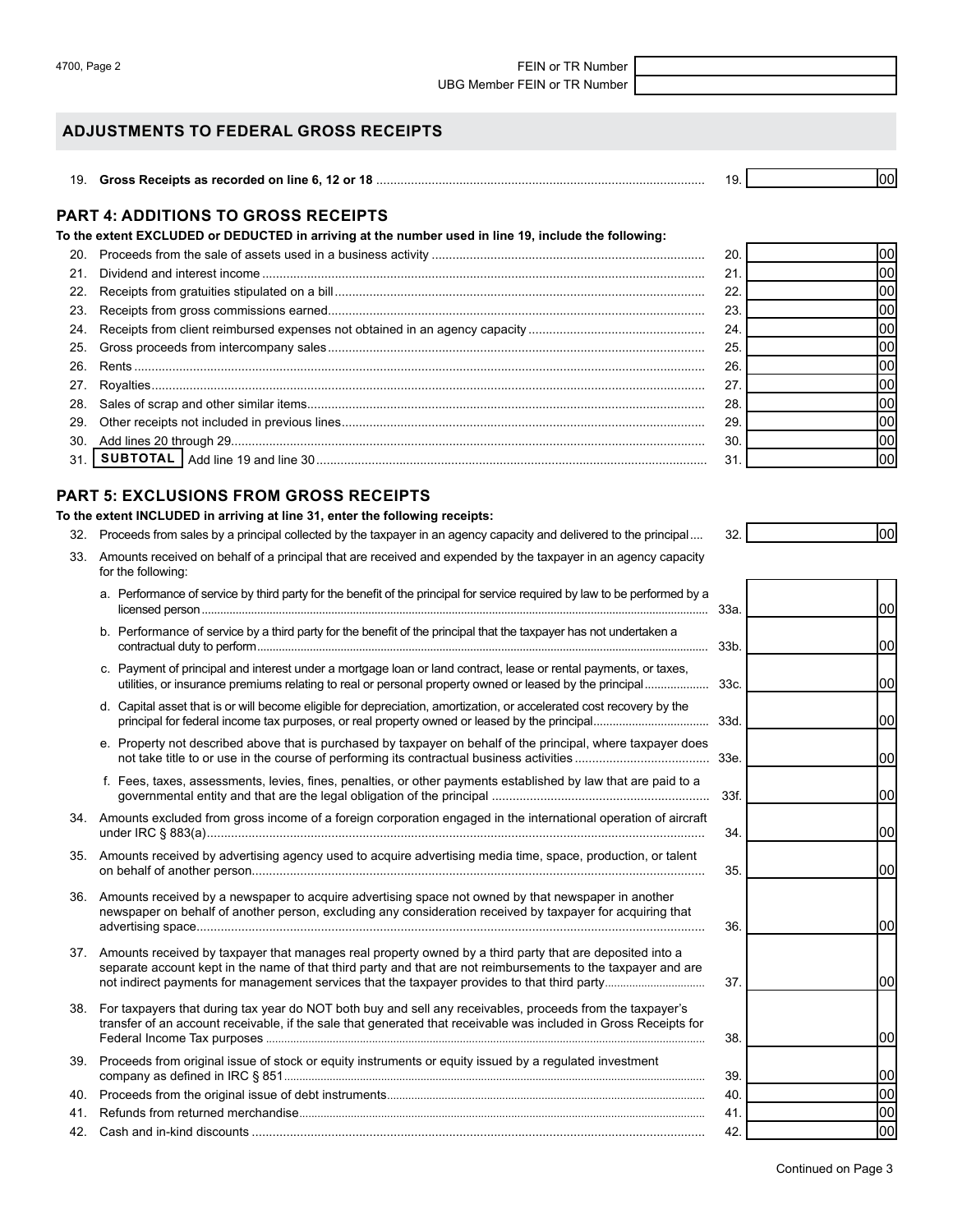| 4700, Page 3 |  |  |
|--------------|--|--|
|--------------|--|--|

FEIN or TR Number UBG Member FEIN or TR Number

# **PART 5: EXCLUSIONS FROM GROSS RECEIPTS — CONTINUED**

| 43. | ARI 5: EXCLUSIONS FROM GROSS RECEIP I S — CONTINUED                                                                                                                                                                                                                                                                                                                                                              | 43.  | 00   |
|-----|------------------------------------------------------------------------------------------------------------------------------------------------------------------------------------------------------------------------------------------------------------------------------------------------------------------------------------------------------------------------------------------------------------------|------|------|
| 44. |                                                                                                                                                                                                                                                                                                                                                                                                                  | 44.  | 00   |
| 45. |                                                                                                                                                                                                                                                                                                                                                                                                                  | 45.  | 00   |
| 46. |                                                                                                                                                                                                                                                                                                                                                                                                                  | 46.  | 00   |
| 47. |                                                                                                                                                                                                                                                                                                                                                                                                                  | 47.  | lool |
| 48. | Proceeds from a sale, transaction, exchange, involuntary conversion, maturity, redemption, repurchase,<br>recapitalization, or other disposition or reorganization of tangible or intangible property that are capital assets<br>and IRC § 1231(b) land:                                                                                                                                                         |      |      |
|     | a. Amount from such dispositions of capital assets as defined in IRC § 1221(a)<br>00                                                                                                                                                                                                                                                                                                                             |      |      |
|     | b. Combined gains from each disposition in this category that produced a<br>gain that is included in that taxpayer's federal taxable income. (Do not<br> 00                                                                                                                                                                                                                                                      |      |      |
|     |                                                                                                                                                                                                                                                                                                                                                                                                                  | 48c. | 00   |
| 49. | Proceeds from a sale, transaction, exchange, involuntary conversion, maturity, redemption, repurchase,<br>recapitalization, or other disposition or reorganization of tangible or intangible property that is a hedging transaction <sup>(a)</sup> :                                                                                                                                                             |      |      |
|     | 00<br>a. Amount from such dispositions of property used in a hedging transaction  49a.                                                                                                                                                                                                                                                                                                                           |      |      |
|     | b. Amount of overall net gain from hedging transactions entered into during<br> 00                                                                                                                                                                                                                                                                                                                               |      |      |
|     |                                                                                                                                                                                                                                                                                                                                                                                                                  | 49c. | 00   |
| 50. | Proceeds from a sale, transaction, exchange, involuntary conversion, maturity, redemption, repurchase,<br>recapitalization, or other disposition or reorganization of tangible or intangible property that is investment and<br>trading assets managed as part of the person's treasury function <sup>(b)</sup> :                                                                                                |      |      |
|     | a. Amount from such dispositions of property that is investment and trading<br> 00                                                                                                                                                                                                                                                                                                                               |      |      |
|     | 00 <br>b. Amount of overall net gain from treasury function incurred during tax year 50b.                                                                                                                                                                                                                                                                                                                        |      |      |
|     |                                                                                                                                                                                                                                                                                                                                                                                                                  | 50c. | 00   |
|     | 51. Proceeds from an insurance policy, a settlement of a claim or a judgment in a civil action, less any proceeds                                                                                                                                                                                                                                                                                                | 51   | 00   |
|     | 52. For a sales finance company, as defined in MCL § 492.102 and directly or indirectly owned in whole or in part<br>by a motor vehicle manufacturer as of January 1, 2008, and for a person that is a broker or dealer as defined<br>under 15 USC $\S$ 78 $c(a)(4)$ or (5), or a member of the UBG of that broker or dealer that buys and sells con-<br>tracts subject to 7 USC § 1 to 27f for its own account: |      |      |
|     | a. Amounts realized from the repayment, maturity, sale, or redemption of the principal of a loan, bond, or mutual fund,<br>certificate of deposit, or similar marketable instrument provided such instruments are not held as inventory  52a.                                                                                                                                                                    |      | 00   |
|     | b. Principal amount received under a repurchase agreement or other transaction properly characterized as a loan 52b.                                                                                                                                                                                                                                                                                             |      | 00   |
| 53. | For a mortgage company <sup>(c)</sup> , proceeds representing the principal balance of loans transferred or sold                                                                                                                                                                                                                                                                                                 | 53.  | lool |
|     | 54. For a professional employer organization <sup>(d)</sup> (PEO), any amount charged that represents the actual cost of<br>wages and salaries, benefits, worker's compensation, payroll taxes, withholding, or other assessments paid to<br>or on behalf of a covered employee by the PEO under a professional employer arrangement                                                                             | 54.  | 00   |
|     | 55. Any invoiced items used to provide more favorable floor plan assistance to a person subject to the MBT than                                                                                                                                                                                                                                                                                                  | 55.  | 00   |
|     | 56. For an individual, estate, or other person organized for estate or gift planning purposes:                                                                                                                                                                                                                                                                                                                   |      |      |
|     | a. Receipts from investment activity, including interest, dividends, royalties, and gains from an investment<br>portfolio or retirement account, if the investment activity is not part of the taxpayer's trade or business                                                                                                                                                                                      | 56a. | 00   |
|     | b. Receipts from the disposition of tangible or intangible property held for personal use and enjoyment, such                                                                                                                                                                                                                                                                                                    | 56b. | 00   |
|     | c. Other amounts received that are NOT from transactions, activities, and sources in the regular course of the                                                                                                                                                                                                                                                                                                   | 56c. | 00   |
|     |                                                                                                                                                                                                                                                                                                                                                                                                                  |      |      |
|     | 57. Receipts derived from investment activity by a person organized exclusively to conduct investment activity and<br>that does not conduct investment activity for any person other than an individual or a person related <sup>(e)</sup> to that                                                                                                                                                               | 57.  | 1001 |
| 58. | Interest and dividends derived from obligations or securities of the United States government, this state, or any                                                                                                                                                                                                                                                                                                | 58.  | 00   |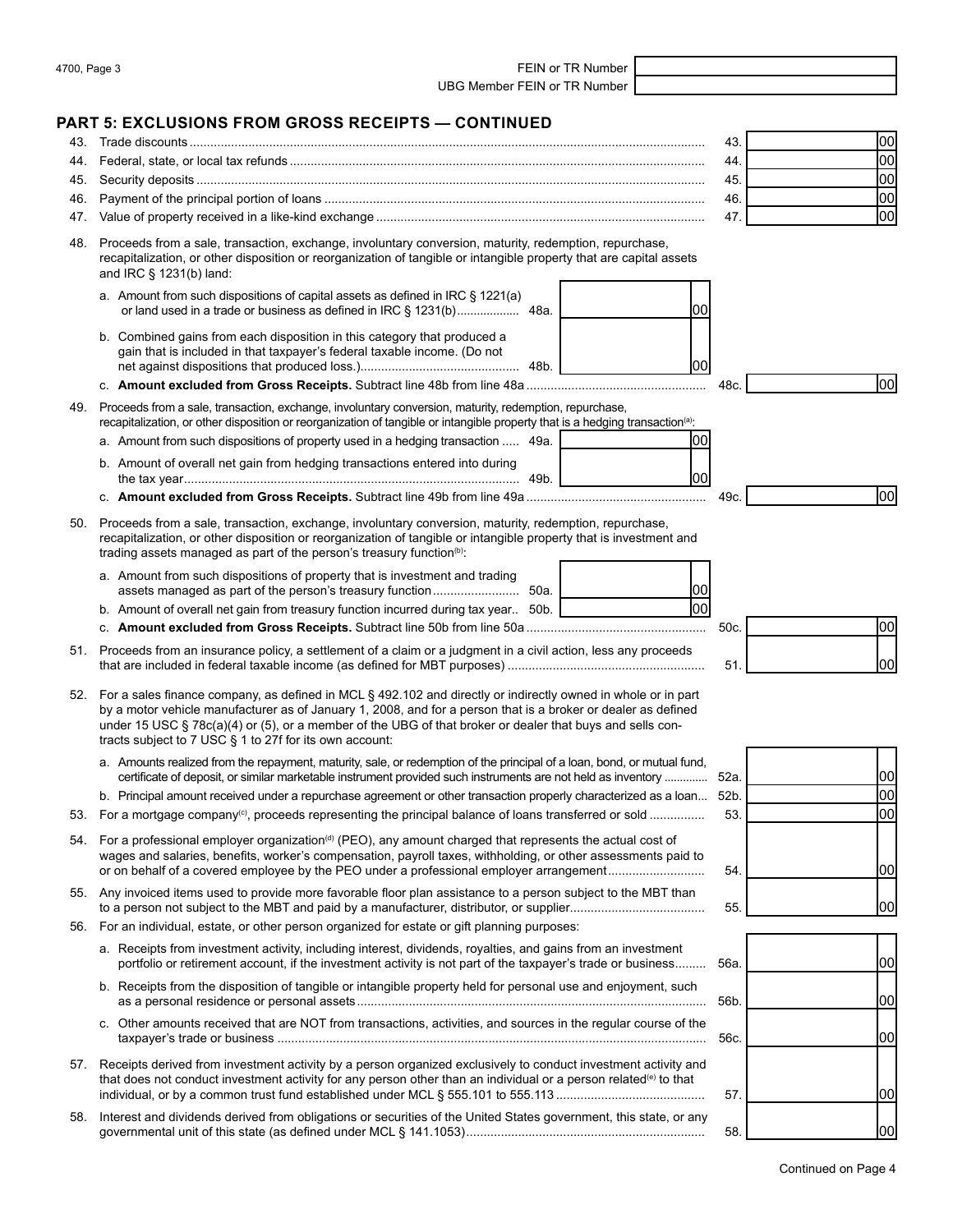4700, Page 4 **FEIN** or TR Number

UBG Member FEIN or TR Number

## **PART 5: EXCLUSIONS FROM GROSS RECEIPTS (CONT.)**

- 59. Amounts attributable to an ownership interest in a pass-through entity, regulated investment company, real estate investment trust, or cooperative corporation whose business activities are taxable under the modified gross receipts tax or would be subject to the modified gross receipts tax if the business activities were in this state $\mathbf{^{\text{0}}}$  .....
- 60. For a regulated investment company as that term is defined under IRC § 851, receipts derived from investment activity by that regulated investment company......................................................................................................
- 61. Only Health Maintenance Organizations (HMOs) holding contract with the State for Medicaid services may complete this line: If applicable per MCL § 208.1111(1) (dd), enter amounts received during the period that is both within the tax year and within October 1, 2018, through September 30, 2019, for Medicaid premium or reimbursement of costs associated with service provided to a Medicaid recipient or beneficiary. The State Budget Director has until January 1, 2019, to certify that necessary rates provide explicit adjustment for MBT obligations, in which case NO deduction will be allowed for any HMO holding contract with the State for Medicaid services $\omega$ .
- 62. For a taxpayer that provides health care management consulting services, amounts received by the taxpayer as fees from its clients that are expended by the taxpayer to reimburse those clients for labor and nonlabor services that are paid by the client and reimbursed to the client pursuant to a services agreement ........................................
- 63. Bad Debt amounts deducted for Federal Income Tax that correspond to items included in MGR tax base for current or prior MBT return ....................................................................................................................................
- 64a. Dividends and royalties received or deemed received from a foreign operating entity or a person other than a U.S. person, including, but not limited to, the amounts determined under IRC § 78, or 951 through 964.....
- 64b. Exclusion of amounts attributed to the taxpayer pursuant to a discharge of indebtedness as described under IRC 61(a)(12), including forgiveness of a nonrecourse debt.
- 65. Add lines 32 through 47, 48c, 49c, 50c, and 51 through 64b ...............................................................................

#### **To the extent INCLUDED in arriving at line 31, and to the extent NOT deducted as purchases from other firms on the** *MBT Annual Return***, Form 4567, lines 13, 14 or 15, (or, for UBG standard members, the** *MBT UBG Combined Filing Schedule for Standard Members***, Form 4580, lines 18, 19 or 20) enter:**

- 66. Sales or use taxes collected from or reimbursed by a consumer or other taxes collected from or reimbursed by a purchaser and remitted to a local, state, or federal tax authority........................................................................ 66.
- 67. In the case of receipts from the sale of motor fuel by a person with a motor fuel tax license or a retail dealer, the amount equal to federal and state excise taxes paid by any person on such motor fuel under IRC § 4081 or applicable state law... 67.
- 68. In the case of receipts from the sale of beer, wine, or intoxicating liquor by a person holding a license to sell, distribute, or produce those products, the amount equal to federal and state excise taxes paid by any person on or for such products under IRC Subtitle E or applicable state law ................................................................... 68.
- 69. In the case of receipts from the sale of communication, video, internet access and related services and equipment, any government imposed tax, fee, or other imposition in the nature of a tax or fee required by law, and authorized to be charged on a customer's bill or invoice, but not including net income taxes, net worth taxes, property taxes, or the MBT ......................................................................................................................... 69.
- 70. In the case of receipts from the sale of electricity, natural gas, or other energy source, any government imposed tax, fee, or other imposition in the nature of a tax or fee required by law, and authorized to be charged on a customer's bill or invoice, but not including net income taxes, net worth taxes, property taxes, or the MBT............ 70.

### 71. Any deposit required under the following: a. 1976 IL 1, MCL § 445.571 to 445.576 ............................................................................................................... 71a.

b. R 436.1629 of the Michigan administrative code............................................................................................... 71b. c. R 436.1723a of the Michigan administrative code............................................................................................. 71c. d. Any substantially similar beverage container deposit law of another state ....................................................... 71d. 72. Excise tax collected from or reimbursed by a consumer and remitted pursuant to MCL § 207.371 to 207.383 ... 72. In the case of receipts from the sale of cigarettes or tobacco products by a wholesale dealer, retail dealer, 73. distributor, manufacturer, or seller, the amount equal to the federal and state excise taxes paid by any person on or for such products under IRC Subtitle E or applicable state law ................................................................... 73. 74. **SUBTOTAL** Add lines 66 through 73............................................................................................................... 74.

| tate                |      |    |
|---------------------|------|----|
|                     | 59.  | 00 |
| ent<br>.            | 60.  | 00 |
|                     |      |    |
| lget<br>ıns,<br>(g) | 61.  | 00 |
| s<br>эs             |      |    |
| .                   | 62.  | 00 |
| .                   | 63.  | 00 |
| .                   | 64a. | 00 |
|                     | 64b. | 00 |
| .                   | 65.  | 00 |





## **GROSS RECEIPTS FOR MBT PURPOSES**

75. Subtract lines 65 and 74, from line 31. Carry this amount to Form 4567, line 12. Standard members of a UBG will carry this amount to Form 4580, Part 2A, line 17............................................................................................

| 75. |  |
|-----|--|